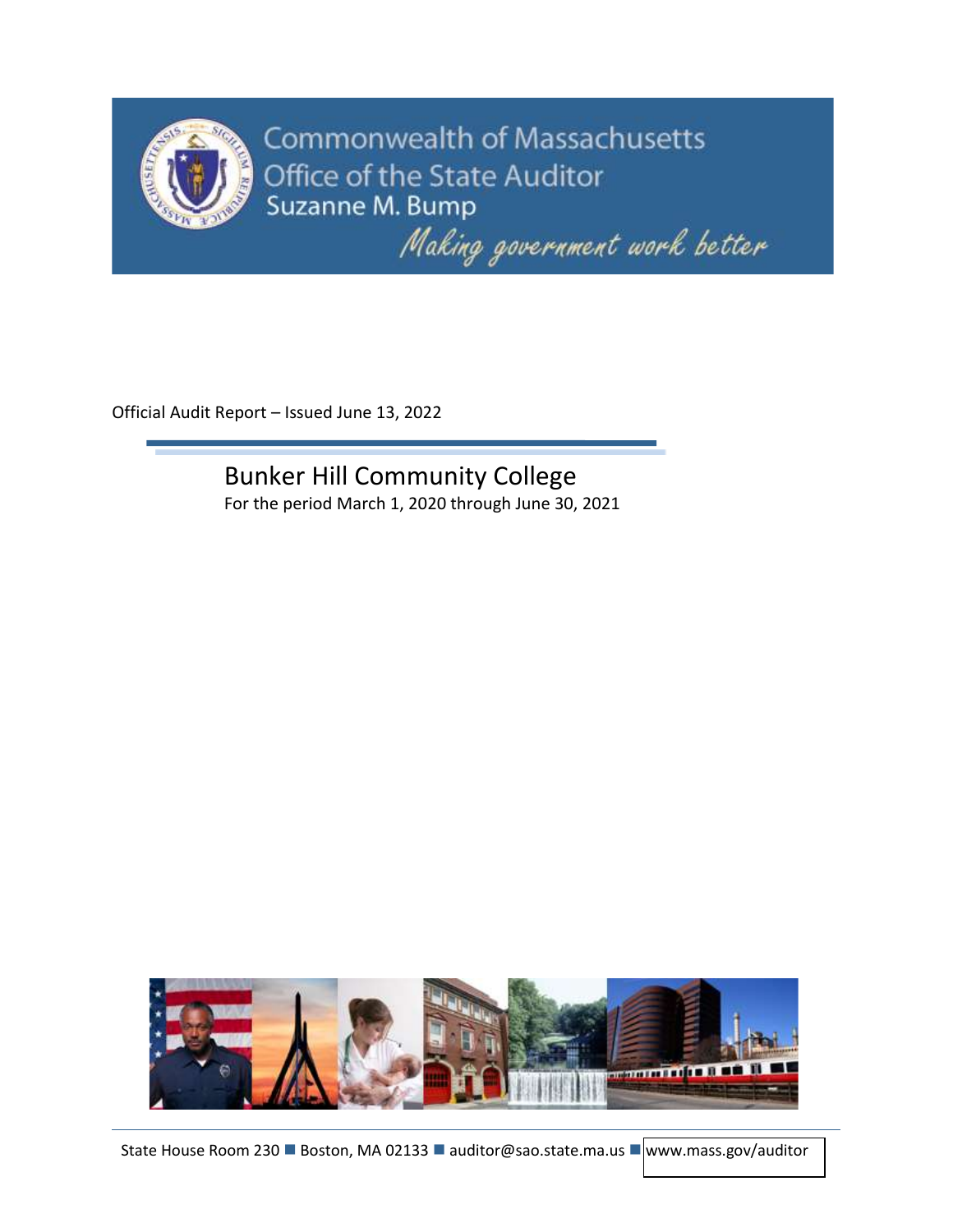

Commonwealth of Massachusetts Office of the State Auditor Suzanne M. Bump

Making government work better

June 13, 2022

Dr. Pam Eddinger, President Bunker Hill Community College 250 New Rutherford Avenue Boston, MA 02129

Dear Dr. Eddinger:

I am pleased to provide this performance audit of Bunker Hill Community College. This report details the audit objectives, scope, methodology, findings, and recommendations for the audit period, March 1, 2020 through June 30, 2021.

My audit staff discussed the contents of this report with management of Bunker Hill Community College, whose comments are reflected in this report. I would also like to express my appreciation to Bunker Hill Community College for the cooperation and assistance provided to my staff during the audit.

Sincerely,

Suzanne M. Bump Auditor of the Commonwealth

cc: William Walczak, Chair of the Bunker Hill Community College Board of Trustees Carlos Santiago, Commissioner of the Massachusetts Department of Education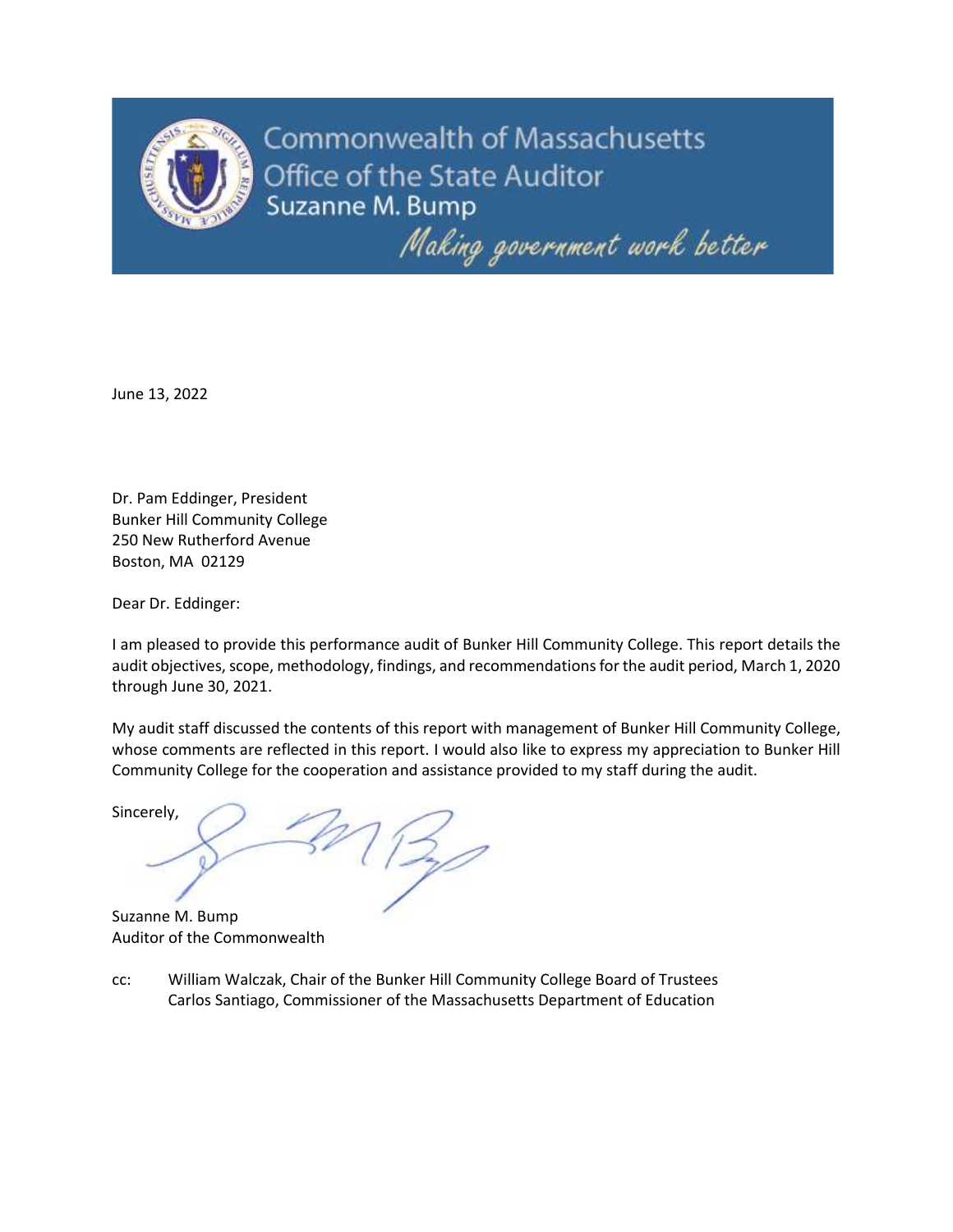# **TABLE OF CONTENTS**

| 1. | Bunker Hill Community College did not accurately record and report the institutional portion of Higher<br>Education Emergency Relief Funds and the Governor's Emergency Education Relief Fund.  10 |  |
|----|----------------------------------------------------------------------------------------------------------------------------------------------------------------------------------------------------|--|
| 2. | BHCC did not update its internal control plan to address the effects of COVID-19 on its operations 12                                                                                              |  |
| 3. | BHCC did not implement an enterprise-wide cybersecurity awareness training program 13                                                                                                              |  |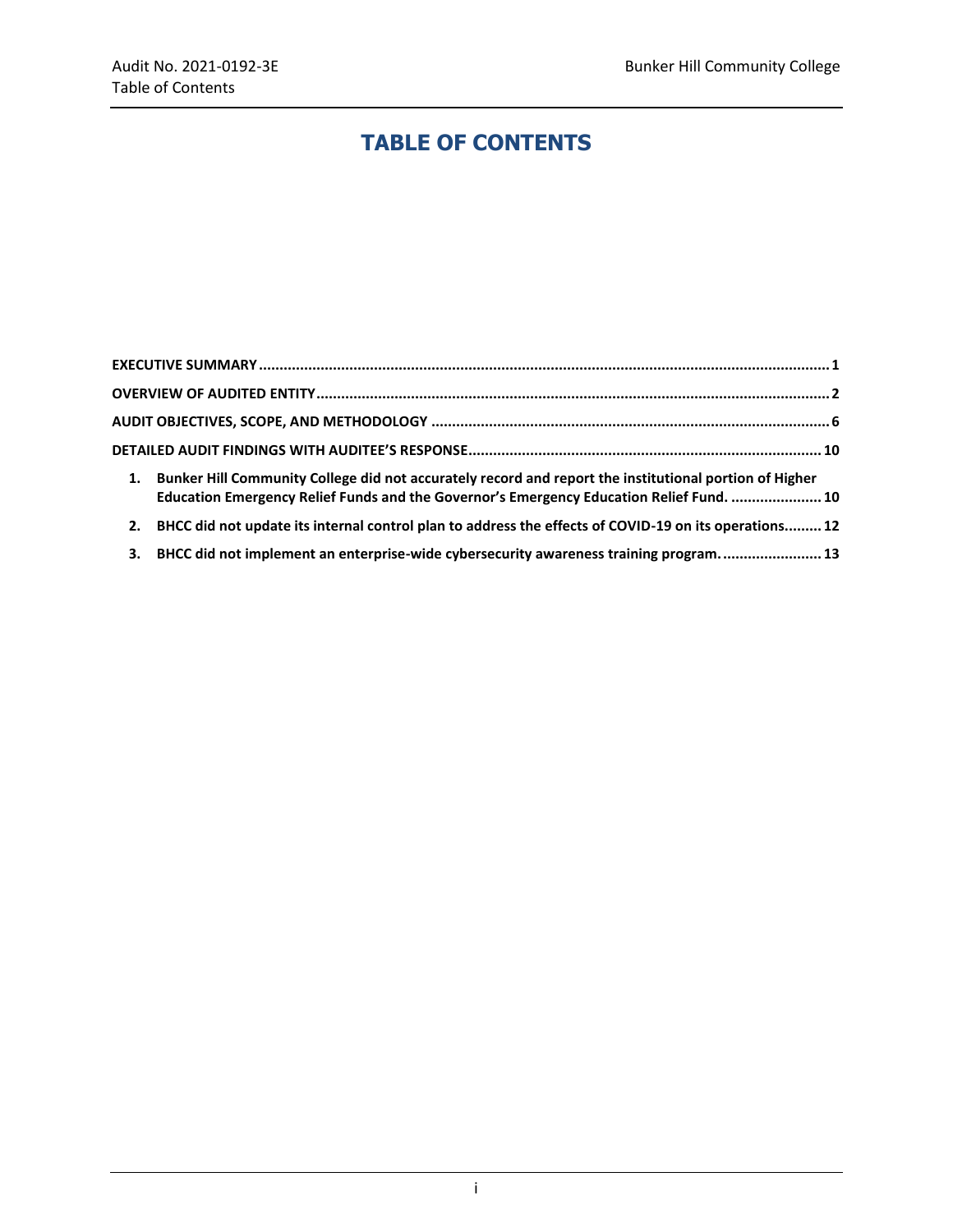# **LIST OF ABBREVIATIONS**

| <b>ARP</b>    | American Rescue Plan                                            |
|---------------|-----------------------------------------------------------------|
| <b>BHCC</b>   | <b>Bunker Hill Community College</b>                            |
| <b>CARES</b>  | Coronavirus Aid, Relief, and Economic Security                  |
| <b>CFR</b>    | Code of Federal Regulations                                     |
| COVID-19      | 2019 coronavirus                                                |
| <b>CRRSAA</b> | Coronavirus Response and Relief Supplemental Appropriations Act |
| <b>CTR</b>    | Office of the Comptroller of the Commonwealth                   |
| <b>EOE</b>    | <b>Executive Office of Education</b>                            |
| <b>EOTSS</b>  | Executive Office of Technology Services and Security            |
| <b>ESF</b>    | <b>Education Stabilization Fund</b>                             |
| <b>GEER</b>   | Governor's Emergency Education Relief                           |
| <b>GLTB</b>   | general ledger trial balance                                    |
| <b>HEERF</b>  | Higher Education Emergency Relief Fund                          |
| ICP           | internal control plan                                           |
| <b>IHE</b>    | institution of higher education                                 |
| <b>ISA</b>    | interdepartmental service agreement                             |
| <b>ISIR</b>   | institutional student information record                        |
| <b>OMB</b>    | Office of Management and Budget                                 |
| US DOE        | United States Department of Education                           |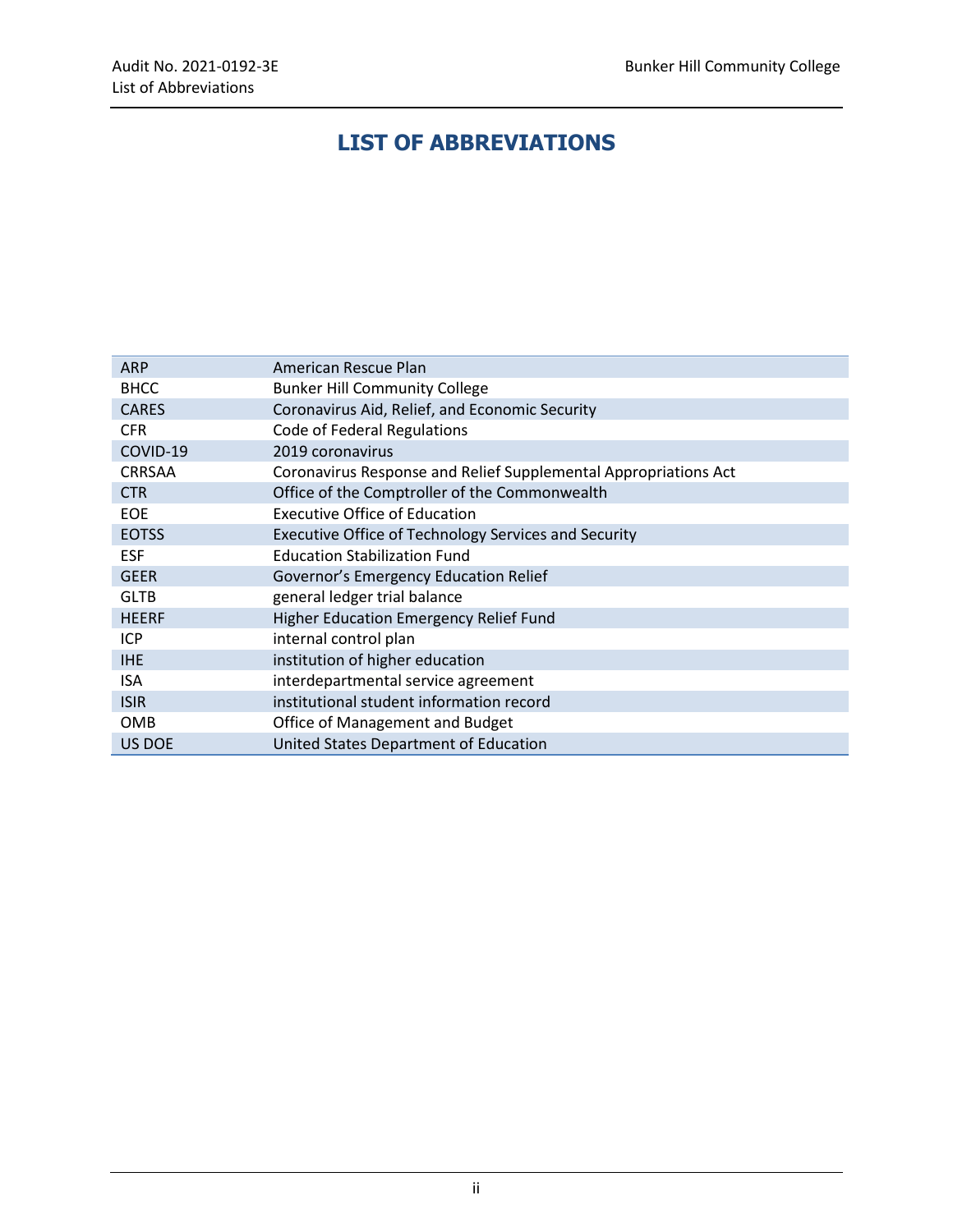# **EXECUTIVE SUMMARY**

<span id="page-4-0"></span>In accordance with Section 12 of Chapter 11 of the Massachusetts General Laws, the Office of the State Auditor has conducted a performance audit of Bunker Hill Community College (BHCC) for the period March 1, 2020 through June 30, 2021.

In this performance audit, we reviewed financial activity from federal funding provided by the Coronavirus Aid, Relief, and Economic Security Act, the Coronavirus Response and Relief Supplemental Appropriations Act, and the Governor's Emergency Education Relief (GEER) Fund. In addition, we reviewed BHCC's compliance with the Office of the Comptroller of the Commonwealth's (CTR's) guidance on revisions to its internal control plan (ICP) to address operational changes due to the 2019 coronavirus (COVID-19) pandemic. We also reviewed BHCC's compliance with the Executive Office of Technology Services and Security's Information Security Risk Management Standard IS.010 for providing training to individuals with access to its information systems.

| <b>Finding 1</b><br>Page 10       | BHCC did not accurately record and report the institutional portion of Higher Education<br>Emergency Relief Funds and the GEER Fund.                                                                                                                                                                                       |  |  |  |
|-----------------------------------|----------------------------------------------------------------------------------------------------------------------------------------------------------------------------------------------------------------------------------------------------------------------------------------------------------------------------|--|--|--|
| <b>Recommendations</b><br>Page 11 | BHCC should establish Office of Management and Budget (OMB)-compliant<br>1.<br>identification for each federal grant in its Colleague accounting system.<br>BHCC should train employees who are charged with the administration of federal grants<br>2.<br>on the requirements for compliance with OMB's Uniform Guidance. |  |  |  |
| <b>Finding 2</b><br>Page 12       | BHCC did not update its ICP to address the effects of COVID-19 on its operations.                                                                                                                                                                                                                                          |  |  |  |
| <b>Recommendations</b><br>Page 13 | BHCC should update its ICP whenever significant changes occur.<br>$\mathbf{1}$ .<br>BHCC should determine whether its designated internal control officer is the correct staff<br>2.<br>member to receive and respond to internal control communication from CTR.                                                          |  |  |  |
| <b>Finding 3</b><br>Page 13       | BHCC did not implement an enterprise-wide cybersecurity awareness training program.                                                                                                                                                                                                                                        |  |  |  |
| <b>Recommendations</b><br>Page 14 | BHCC officials should implement an enterprise-wide cybersecurity awareness training<br>1.<br>program.<br>2.<br>BHCC officials should negotiate with union officials to establish cybersecurity awareness<br>training requirements for personnel and, where relevant, contractors and temporary<br>staff members.           |  |  |  |

Below is a summary of our findings and recommendations, with links to each page listed.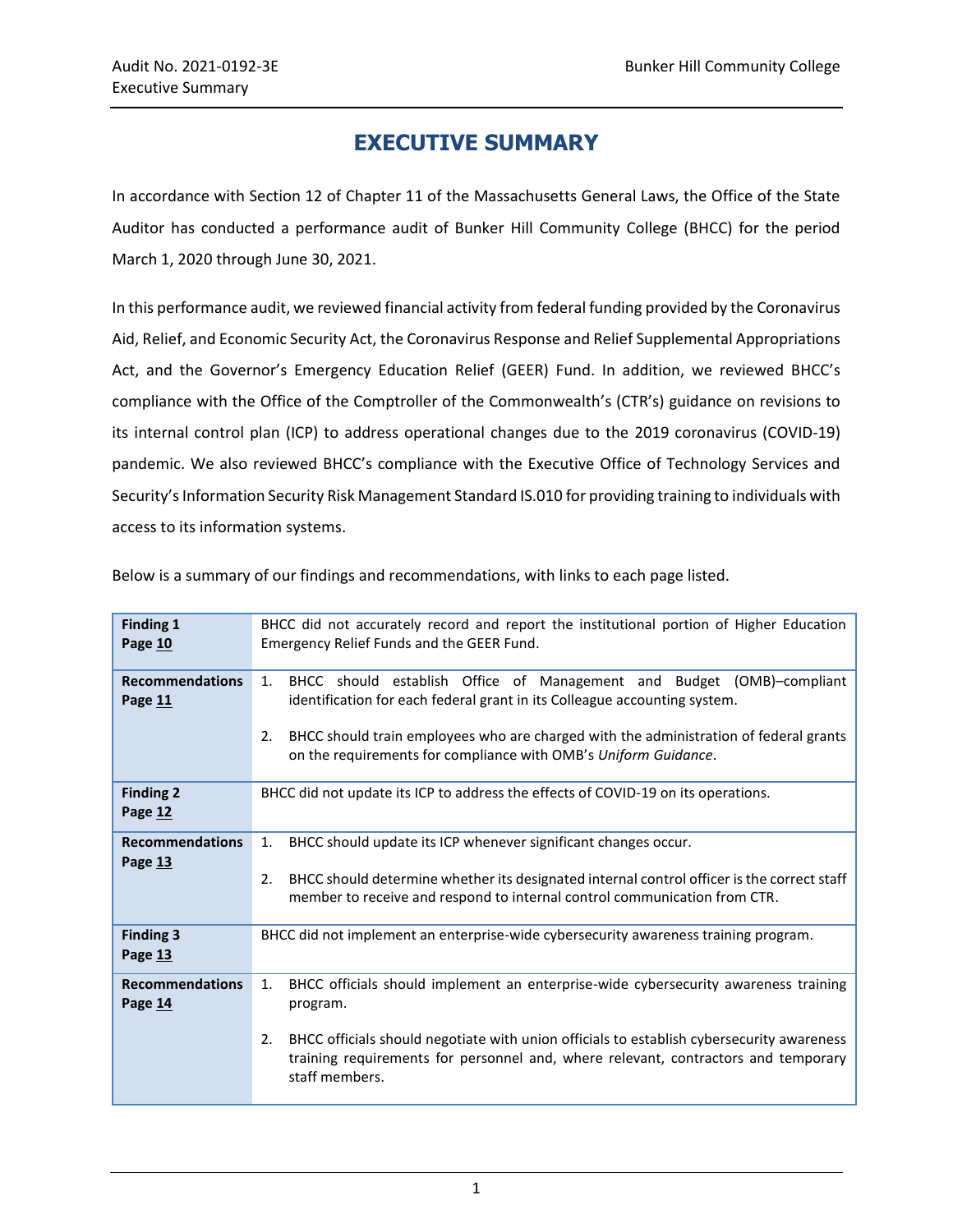## **OVERVIEW OF AUDITED ENTITY**

<span id="page-5-0"></span>Bunker Hill Community College (BHCC) is authorized by Section 5 of Chapter 15A of the Massachusetts General Laws and operates under the direction of a board of trustees, the members of which are appointed by the Governor. The president of BHCC is the administrative head of the college and reports to the board of trustees. According to its website,

Bunker Hill Community College serves as an educational and economic asset for the Commonwealth of Massachusetts by offering associate degrees and certificate programs that prepare students for further education and fulfilling careers.

BHCC is a member of the Massachusetts public higher education system, which consists of 15 community colleges, nine state universities, and five University of Massachusetts campuses. Founded in 1973, BHCC has a diverse student body that is approximately 61% people of color and more than 50% women and includes international students from 105 countries who speak more than 75 languages. In fiscal year 2021, nearly 10,000 students were enrolled at BHCC, and as of June 30, 2021, the college offered 67 associate's degree programs and 45 certificate programs.

In fiscal year 2020, BHCC had operating revenue of \$64,463,957 and non-operating revenue (state appropriation, federal assistance, and investment income) of \$45,805,870. In fiscal year 2021, BHCC had operating revenue of \$53,327,566 and non-operating revenue of \$76,802,498.

### **Coronavirus Aid, Relief, and Economic Security Act**

The Coronavirus Aid, Relief, and Economic Security (CARES) Act, enacted by Congress on March 27, 2020, provided \$30.75 billion for an Education Stabilization Fund (ESF) to prevent, prepare for, and respond to the impact of the 2019 coronavirus (COVID-19) pandemic. The ESF includes the Governor's Emergency Education Relief (GEER) Fund, the Elementary and Secondary School Emergency Relief Fund, and grants to state educational agencies and Governors' offices. The ESF also allocated money for the Higher Education Emergency Relief Fund (HEERF) Program.<sup>1</sup>

Section 18002 of the CARES Act awarded grants to states under the GEER Fund to provide emergency assistance funding to local educational agencies, institutions of higher education (IHEs), and other

 $\overline{\phantom{a}}$ 1. The HEERF consists of three separate grants related to the COVID-19 pandemic emergency that were directly funded from the United States Department of Education under the CARES Act (HEERF I), Coronavirus Response and Relief Supplemental Appropriations Act (HEERF II), and American Rescue Plan Act (HEERF III).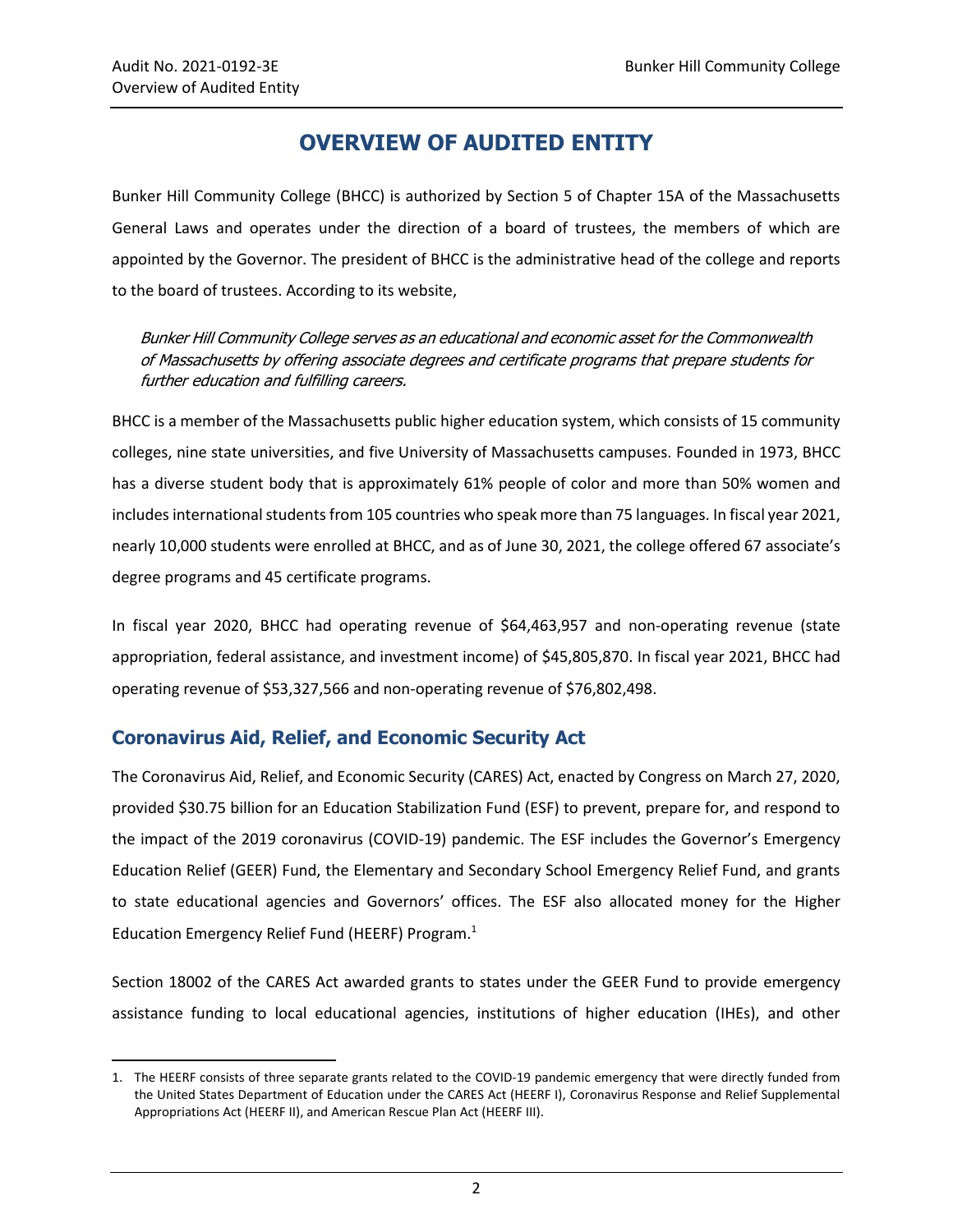education-related entities. States can use GEER funding to provide emergency support through allocations to IHEs that serve the students who have been most significantly affected by COVID-19. The Massachusetts Executive Office of Education received \$50.8 million of GEER funding to distribute to schools in the Commonwealth as support for operations affected by COVID-19. The Massachusetts Department of Higher Education received approximately \$20.5 million of GEER funding to support state IHEs.

According to the *Frequently Asked Questions about the Governor's Emergency Education Relief Fund (GEER Fund)* document distributed by the United States Department of Education (US DOE), IHEs may use GEER funding to provide the following:

- Staff, infrastructure and technology to support distance education, or remote learning;
- Academic support for libraries, laboratories, and other academic facilities;
- Institutional support for activities related to personnel, payroll, security, environmental health and safety, and administrative offices;
- Student services that promote a student's emotional and physical well-being outside the context of the formal instructional program; and
- Student financial aid, such as IHE-sponsored grants and scholarships.

Section 18004(a)(1) of the CARES Act provided funding for the HEERF I Program based on student enrollment. It required IHEs to spend at least 50% of the funding (referred to as the student portion) to provide students with emergency financial aid grants to help cover expenses related to the "disruption of campus operations due to coronavirus" and the remaining funding (the institutional portion) to cover institutional costs associated with "significant changes to the delivery of instruction due to the coronavirus."

The student portion was to provide funding for items related to students' cost of attendance, such as tuition, course materials, technology, food, housing, healthcare, and childcare. To be eligible for this funding, students must have completed the Free Application for Federal Student Aid and could not be enrolled in an online-only academic program on March 13, 2020, the date the President declared the national emergency due to COVID-19. According to Section E(19) of US DOE's *Higher Education Emergency Relief Fund (HEERF) Frequently Asked Questions (FAQ) Rollup Document*,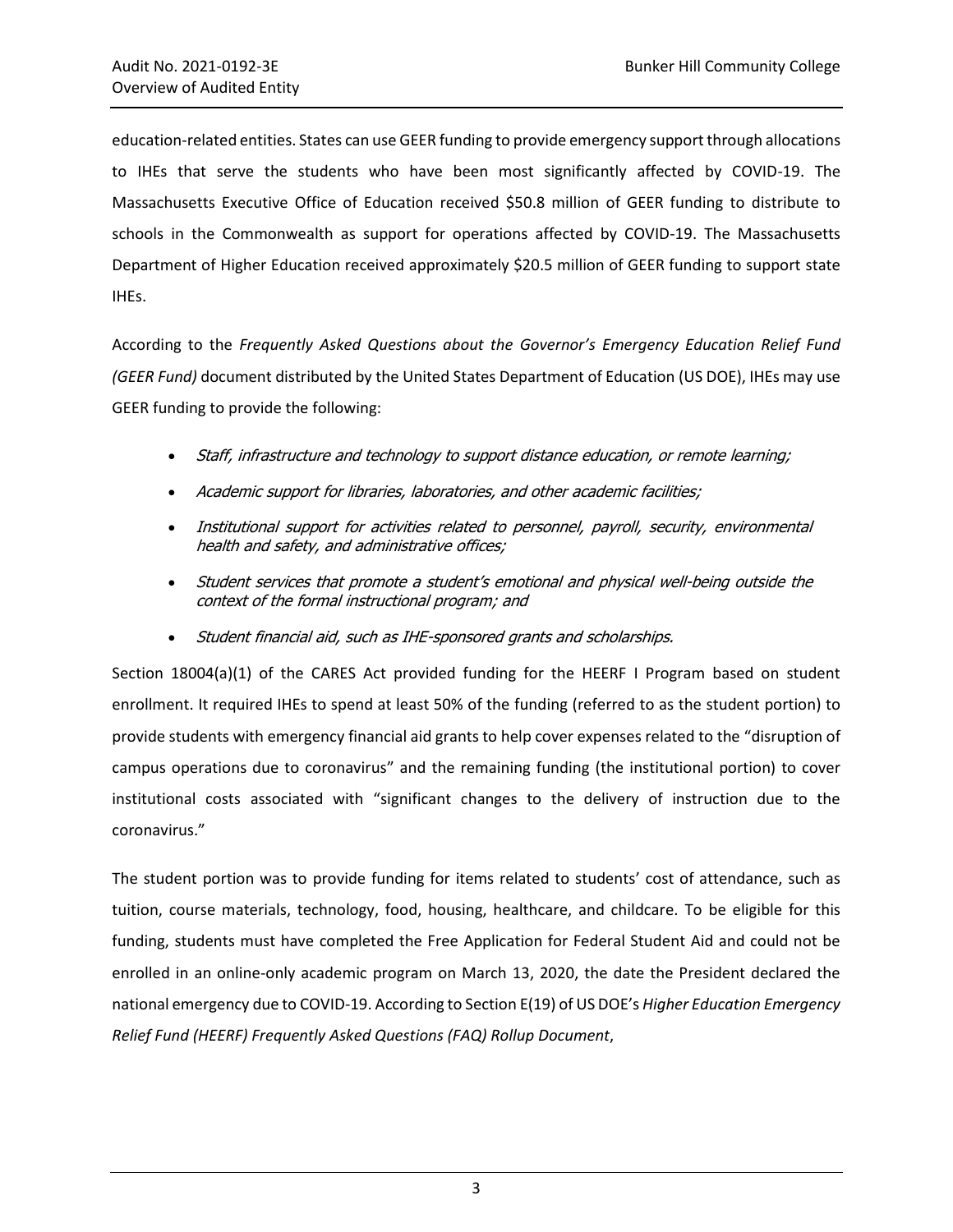Institutions may provide emergency financial aid grants to students using checks, electronic transfer payments, debit cards, and payment apps that adhere to [US DOE's] requirements for paying credit balances [i.e., money paid directly] to students.

The institutional portion could be used to cover any costs associated with significant changes to the delivery of instruction due to COVID-19. These costs included expenditures to expand remote learning programs, build information technology capacity to support the programs (by upgrading WiFi and technology, providing laptops to students, and training faculty members in online instruction), and manage campus safety and operations (by disinfecting, cleaning, purchasing personal protective equipment, adding personnel to increase the frequency of cleaning, and reconfiguring facilities to promote social distancing). Institutional funding could also be used to reimburse tuition and fees paid by students and to provide additional emergency financial aid grants to students. All expenses paid using this funding must have been incurred on or after March 13, 2020.

#### **Coronavirus Response and Relief Supplemental Appropriations Act**

The Coronavirus Response and Relief Supplemental Appropriations Act (CRRSAA) was signed into law December 27, 2020 to provide approximately \$22.7 billion of additional funding to support IHEs affected by COVID-19.

Like the CARES Act, Section 314(a)(1) of the CRRSAA allocated funding to IHEs by providing both student and institutional funding. US DOE modified its guidance to allow more students to receive funding. Under the modified guidance, students were no longer required to have completed a Free Application for Federal Student Aid or to be enrolled in on-campus classes to receive emergency financial aid grants.

US DOE also modified the guidance for the institutional portion, allowing IHEs to use funding to defray expenses associated with lost revenue. This updated guidance could also be applied to any CARES Act funding that was not expended by the time an IHE received CRRSAA funding.

#### **American Rescue Plan Act**

On March 11, 2021, the American Rescue Plan (ARP) Act was signed into law, providing an additional \$39.6 billion for the HEERF Program. The ARP Act required that at least half of each institution's award be used to make emergency financial aid grants to students and the rest for institutional purposes.

US DOE's guidance document for ARP Act funding*, Higher Education Emergency Relief Fund III Frequently Asked Questions*, defined funding used for institutional purposes as follows: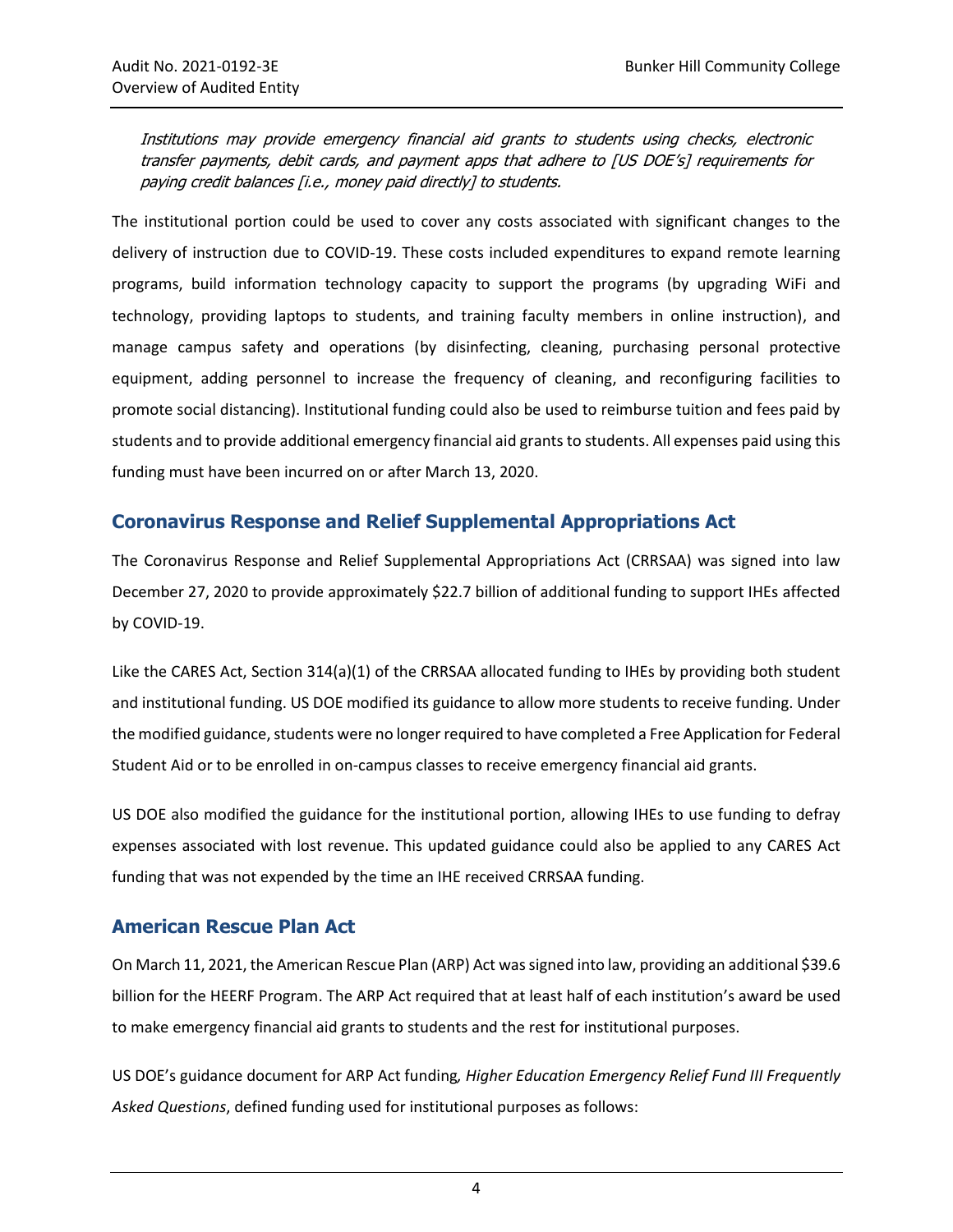[Funding used to] (a) implement evidence-based practices to monitor and suppress coronavirus in accordance with public health guidelines; and (b) conduct direct outreach to financial aid applicants about the opportunity to receive a financial aid adjustment due to the recent unemployment of a family member or independent student, or other circumstances.

US DOE allocated ARP Act funding to BHCC, but BHCC did not use any of it during the audit period.

Below is a summary of BHCC's COVID-19-related funding during the audit period.

| <b>Grant Type</b>               | Award           |
|---------------------------------|-----------------|
| CARES 18004(a)(1) Student       | \$<br>4,155,153 |
| CARES 18004(a)(1) Institutional | 4,155,154       |
| CARES 18004(a)(2) Title III     | 557,328         |
| <b>GEER Student</b>             | 288,720         |
| <b>GEER Institutional</b>       | 1,113,750       |
| CRRSAA 314(a)(1) Student        | 4,155,154       |
| CRRSAA 314(a)(1) Institutional  | 13,384,117      |
| CRRSAA 314(A)(2)                | 1,026,244       |
| ARP 2003(a)(1) Student          | 15,923,657      |
| ARP 2003(a)(1) Institutional    | 15,589,171      |
| Total                           | 60,348,448      |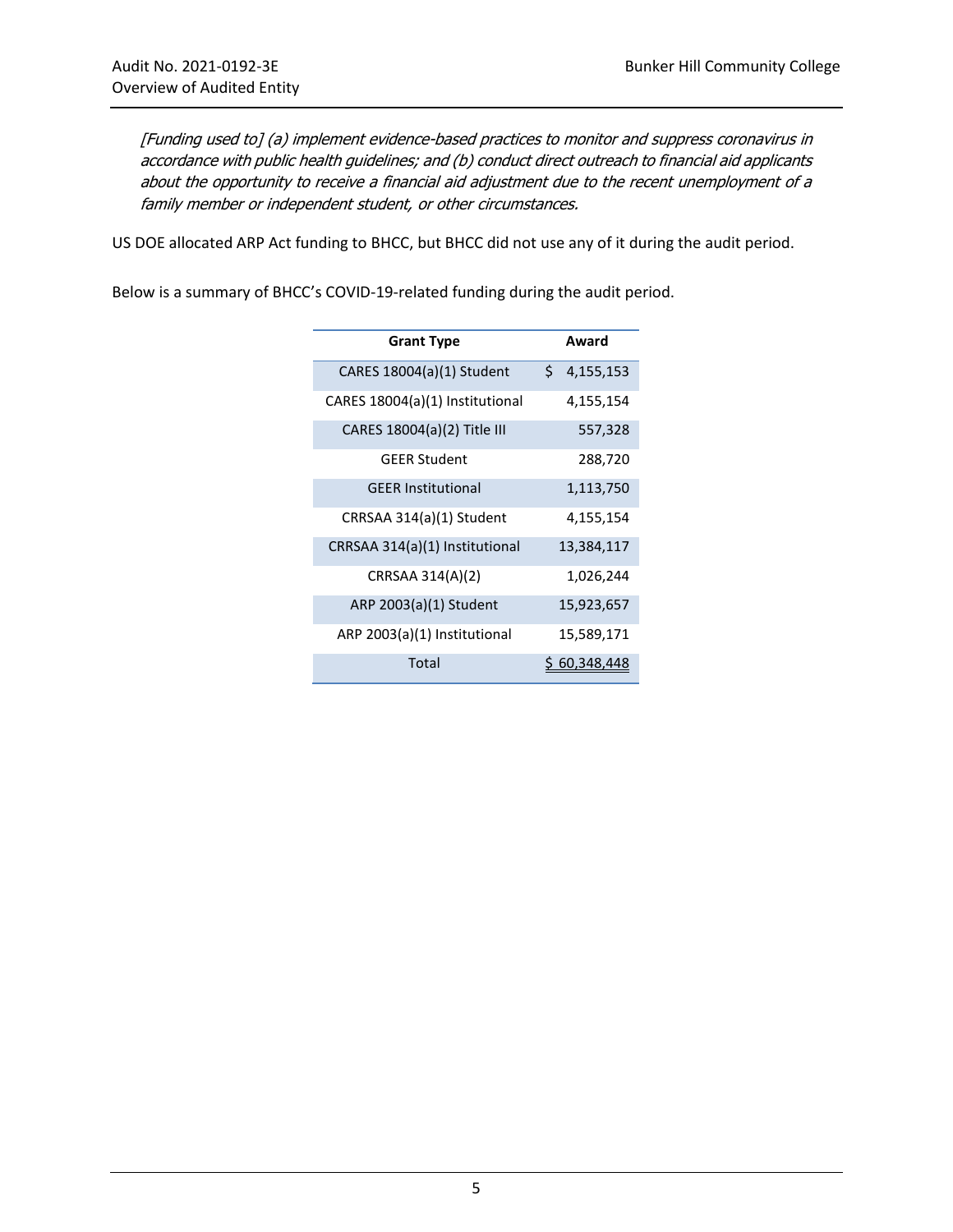# **AUDIT OBJECTIVES, SCOPE, AND METHODOLOGY**

<span id="page-9-0"></span>In accordance with Section 12 of Chapter 11 of the Massachusetts General Laws, the Office of the State Auditor has conducted a performance audit of certain activities of Bunker Hill Community College (BHCC) for the period March 1, 2020 through June 30, 2021.

We conducted this performance audit in accordance with generally accepted government auditing standards. Those standards require that we plan and perform the audit to obtain sufficient, appropriate evidence to provide a reasonable basis for our findings and conclusions based on our audit objectives. We believe that the evidence obtained provides a reasonable basis for our findings and conclusions based on our audit objectives.

Below is a list of our audit objectives, indicating each question we intended our audit to answer; the conclusion we reached regarding each objective; and, if applicable, where each objective is discussed in the audit findings.

|    | Objective                                                                                                                                                                                                                                                                                                                                                                                                                                                                                                                                                                                                                                                                                                                         | <b>Conclusion</b> |
|----|-----------------------------------------------------------------------------------------------------------------------------------------------------------------------------------------------------------------------------------------------------------------------------------------------------------------------------------------------------------------------------------------------------------------------------------------------------------------------------------------------------------------------------------------------------------------------------------------------------------------------------------------------------------------------------------------------------------------------------------|-------------------|
| 1. | Did BHCC administer the student portion of funding under the Coronavirus Aid, Relief,<br>and Economic Security (CARES) Act and the Coronavirus Response and Relief<br>Supplemental Appropriations Act (CRRSAA) in accordance with Sections C(13), (14),<br>and (15); D(18); and E(19), (20), and (21) of the United States Department of<br>Education's (US DOE's) Higher Education Emergency Relief Fund (HEERF) Frequently<br>Asked Questions (FAQ) Rollup Document and Question 6 of US DOE's Higher Education<br>Emergency Relief Fund (HEERF II) Public and Private Nonprofit Institution $(a)(1)$<br>Programs ([Catalog of Federal Domestic Assistance, or CFDA] 84.425E and 84.425F)<br><b>Frequently Asked Questions?</b> | <b>Yes</b>        |
| 2. | Did BHCC record and report the institutional portions of CARES Act, CRRSAA, and<br>Governor's Emergency Education Relief (GEER) funding in accordance with Sections<br>200.302(b)(1) and (b)(2) of Title 2 of the Code of Federal Regulations (CFR), which the<br>federal Office of Management and Budget (OMB) uses in its Uniform Guidance (2014)?                                                                                                                                                                                                                                                                                                                                                                              | No; see Finding 1 |
| 3. | Did BHCC calculate lost revenue that it recovered in accordance with Questions 9 and<br>10 of US DOE's Higher Education Emergency Relief Fund (HEERF I, II, and III) Lost<br>Revenue Frequently Asked Questions?                                                                                                                                                                                                                                                                                                                                                                                                                                                                                                                  | <b>Yes</b>        |
| 4. | Did BHCC provide the student portion of GEER funding to eligible students in<br>accordance with Attachment A of the interdepartmental service agreement (ISA)<br>between the Massachusetts Executive Office of Education (EOE) and the<br>Massachusetts Department of Higher Education?                                                                                                                                                                                                                                                                                                                                                                                                                                           | <b>Yes</b>        |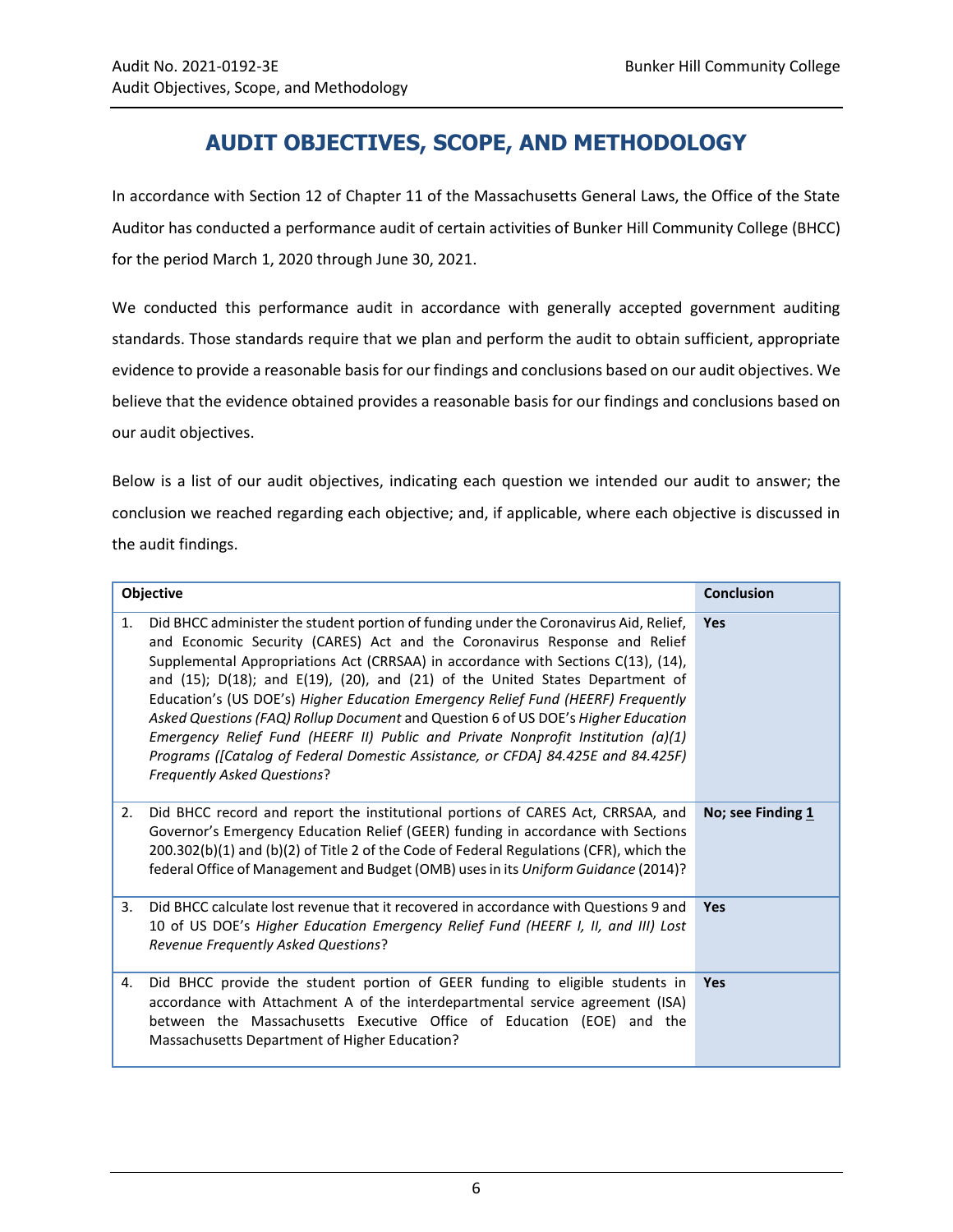| <b>Objective</b> |                                                                                                                                                                                                                                                                                          | <b>Conclusion</b> |
|------------------|------------------------------------------------------------------------------------------------------------------------------------------------------------------------------------------------------------------------------------------------------------------------------------------|-------------------|
| 5.               | Did BHCC update its internal control plan (ICP) to address the impact of the 2019<br>coronavirus (COVID-19) pandemic as required by the Office of the Comptroller of the<br>Commonwealth's (CTR's) "COVID-19 Pandemic Response Internal Controls Guidance,"<br>dated September 30, 2020? | No; see Finding 2 |
| 6.               | Did BHCC implement an enterprise-wide cybersecurity awareness training program as<br>required by Sections 6.2.1.1 and 6.2.1.2 of the Executive Office of Technology Services<br>and Security's (EOTSS's) Information Security Risk Management Standard IS.010?                           | No; see Finding 3 |

To achieve our objectives, we gained an understanding of the internal controls related to the objectives by reviewing applicable policies and interviewing BHCC officials. We evaluated the design and implementation of controls over BHCC's purchasing process, its ICP, and any cybersecurity awareness training. In addition, we performed the following procedures to address the objectives.

- To determine whether BHCC administered the student portion of the CARES Act funding in accordance with Sections C, D, and E of US DOE's *Higher Education Emergency Relief Fund (HEERF) Frequently Asked Questions (FAQ) Rollup Document* and Question 6 of US DOE's *Higher Education Emergency Relief Fund (HEERF II) Public and Private Nonprofit Institution (a)(1) Programs (CFDA 84.425E and 84.425F) Frequently Asked Questions*, we used the CARES Act student disbursement data from Colleague<sup>2</sup> and selected a statistical, random sample of 60 disbursements (totaling \$46,798) out of 13,668 disbursements (totaling \$11,067,254), using a 95% confidence level, a 5% tolerable error rate, and a 0% expected error rate. Of the 60 transactions sampled, 50 were related to the block grant (an award of funds that was provided to all eligible BHCC students from HEERF I funding), and 10 were related to the emergency fund grant (an award of funding to students who applied, based on financial hardships caused by the COVID-19 pandemic). We reviewed the institutional student information record (ISIR) for each student to verify that the student had completed a Free Application for Federal Student Aid for the 2019–2020 academic year. To verify that students had enrolled in in-person classes by March 13, 2020, we reviewed student transcripts and obtained a written testimonial statement from BHCC attesting that it had not offered online classes before the pandemic. We reviewed the request for for each student who had received the emergency fund grant to verify that the purpose of each payment was allowable. To determine whether payment methods were allowable, we verified that payments to students were made by a method approved by US DOE, and we reviewed issued checks and electronic fund transfer detail summaries from BHCC's banking institutions to determine whether the amounts disbursed matched the approved amounts.
- To determine whether BHCC recorded and reported the institutional portions of CARES Act, CRRSAA, and GEER funding in accordance with 2 CFR 200.302(b)(1) and (b)(2), which OMB uses in its *Uniform Guidance* (2014), we conducted a detailed analysis of the required Quarterly Budget and Expenditure Reports for CARES Act and CRRSAA funding. During the audit period, BHCC generated three of these quarterly reports, using data on spreadsheets that were independently

 $\overline{a}$ 

<sup>2.</sup> Colleague is the database system for BHCC's administrative activities, accounting, and student files.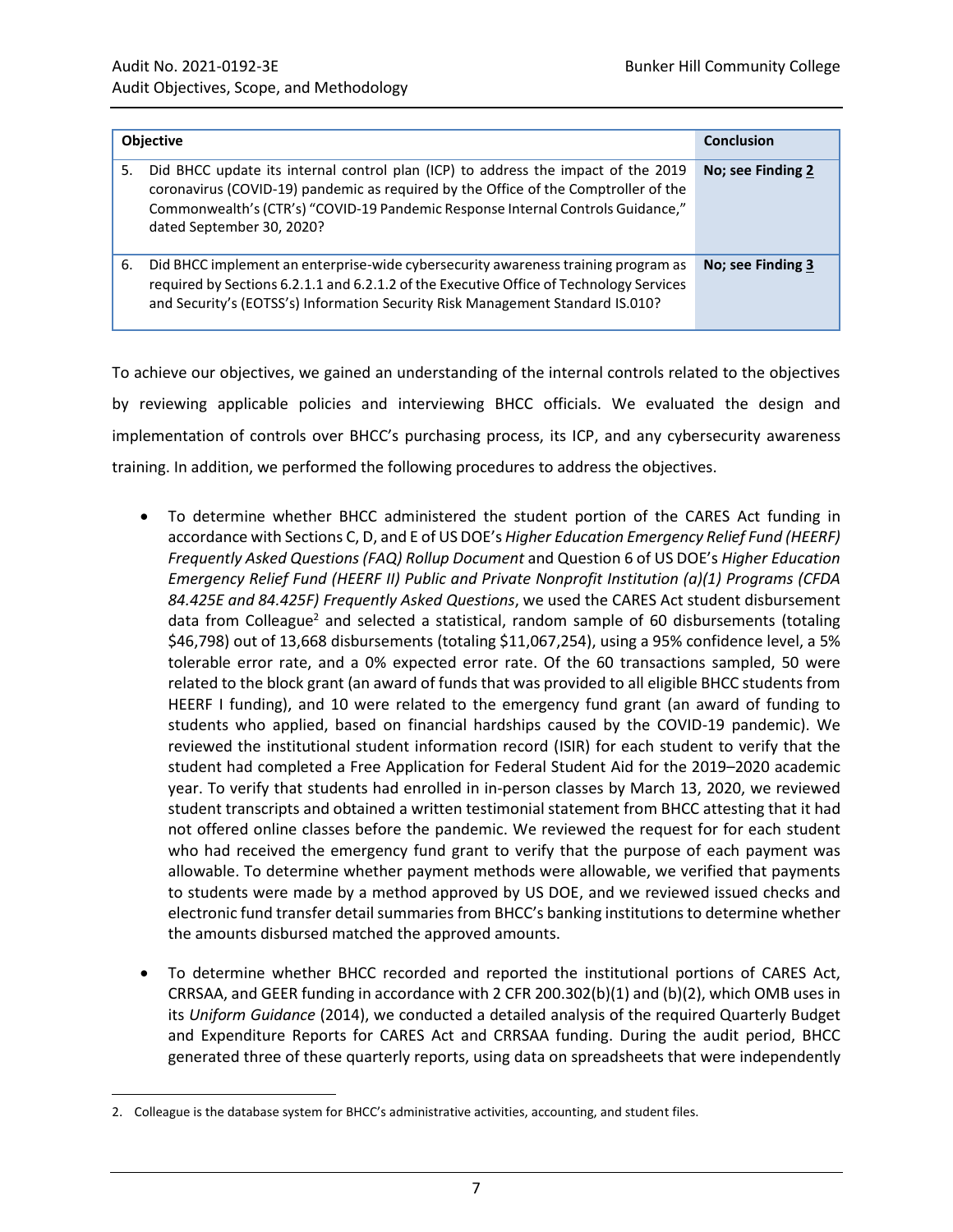maintained by its staff, for the fiscal quarters ended September 30, 2020; December 31, 2020; and March 31, 2021. We performed analytical procedures that compared these Quarterly Budget and Expenditure Reports to Quarterly Budget and Expenditure Reports for the same fiscal quartersthat BHCC had updated in November 2021 to identify the differences between them. We then performed analytical procedures that compared data on the independently maintained spreadsheets to institutional fund expenditures recorded in Colleague to identify the federal grants with which institutional expenditures were associated.

- To determine whether lost revenue recovered by BHCC was calculated in accordance with *Higher Education Emergency Relief Fund (HEERF I, II, and III) Lost Revenue Frequently Asked Questions*, we reperformed BHCC's calculation of lost revenue recovered for accuracy and analyzed the method used to determine the recovery amount.
- To determine whether BHCC provided the student portion of GEER funding in accordance with Attachment A of the ISA between EOE and the Massachusetts Department of Higher Education, we selected a random, nonstatistical sample of 50 student disbursements (totaling \$42,820), using the TeamMate+ Analytics software program,<sup>3</sup> from a population of 340 (totaling \$288,720). We reviewed each student's ISIR to verify that the student had completed a Free Application for Federal Student Aid for the academic year, and we reviewed copies of each student's request form to verify that the purpose of the payment was allowable. We examined transcripts to verify that the students were Massachusetts residents, had satisfactory academic progress in accordance with BHCC's academic policy, and had not earned bachelor's or professional degrees.
- To determine whether BHCC had updated its ICP to address the effect of COVID-19, as required by CTR's "COVID-19 Pandemic Response Internal Controls Guidance" (dated September 30, 2020), we selected BHCC staff members who administered the ICP. From BHCC's comptroller, associate vice president of administration and finance, and vice president of administration and finance, we obtained testimonial evidence of noncompliance with the requirement of updating the ICP.
- To determine whether BHCC implemented an enterprise-wide cybersecurity awareness training program as required by Sections 6.2.1.1 and 6.2.1.2 of EOTSS's Information Security Risk Management Standard IS.010, we selected BHCC staff members who would have administered any such program. We obtained testimonial evidence of noncompliance with the requirement from BHCC's vice president of administration and finance, chief information officer, and associate vice president of human resources and labor relations.

When using nonstatistical sampling, we could not project the results to the entire population.

### **Data Reliability**

 $\overline{\phantom{a}}$ 

To gain an understanding of the data in Colleague, we reviewed BHCC policies related to certain general information technology controls, including access controls, personnel screening, and account

<sup>3.</sup> This is an Excel-based data analytics tool that allows auditors to execute advanced data analysis.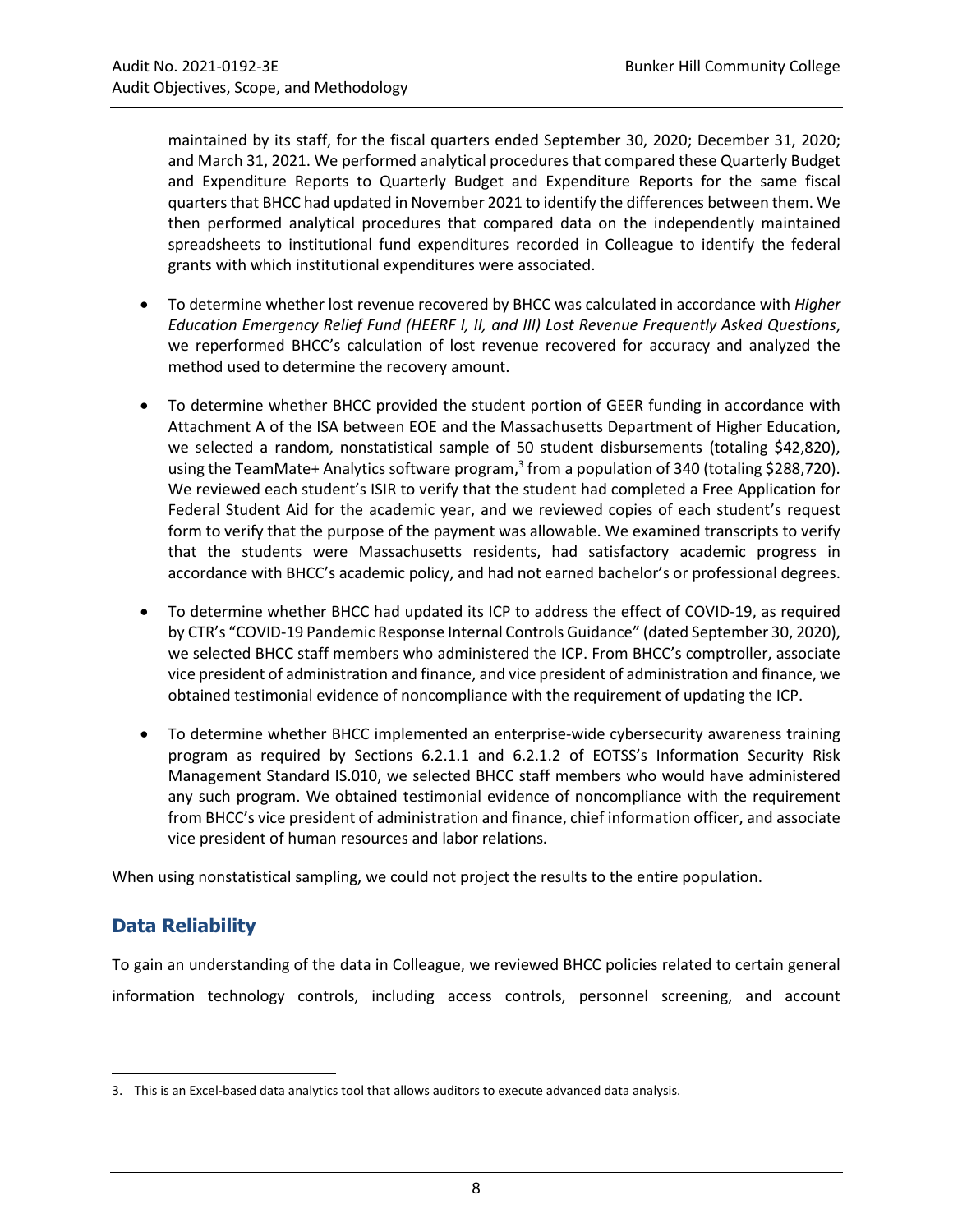$\overline{\phantom{a}}$ 

management. In addition, we obtained and reviewed a System and Organization Controls Report<sup>4</sup> and gap letter<sup>5</sup> from BHCC to ensure that controls operated effectively.

We assessed the completeness and accuracy of the CARES 18004(a)(1), CARES 18004(a)(2), and GEER Fund student disbursement lists extracted from Colleague by performing data integrity tests to identify blank fields, data outside our audit period, and duplicate data. We also observed the financial aid director retrieving student records, which contained student applications for grants and financial aid, from the electronic file cabinet<sup>6</sup> where they were stored. We traced a sample of 20 payment records from the Colleague CARES Act and GEER Fund student disbursement lists to these student records. Next, we traced a sample of 20 student records from the electronic file cabinet back to the CARES Act and GEER Fund disbursement lists from Colleague.

As a result of these procedures, we determined that the data obtained were sufficiently reliable for the purpose of our audit.

We obtained data related to institutional fund expenditures provided by BHCC staff members, including spreadsheets maintained by BHCC staff members; data from Colleague for the period March 1, 2020 through June 30, 2020; and data related to the Colleague institutional fund expenditures for the period July 1, 2020 through June 30, 2021. We identified issues related to the reliability of these data that we discuss in [Finding 1.](#page-13-1)

<sup>4.</sup> This is a report on an independent review of the information system controls of software to attest to the security of the software for a specific period of time.

<sup>5.</sup> We obtained the gap letter because the System and Organization Controls Report did not cover the entire our audit period. It attests to the security of the software for the missing period, stating that no changes to the system had been made that would compromise its security.

<sup>6.</sup> An electronic file cabinet is software that collects information submitted by an outside user and does not alter the entered information.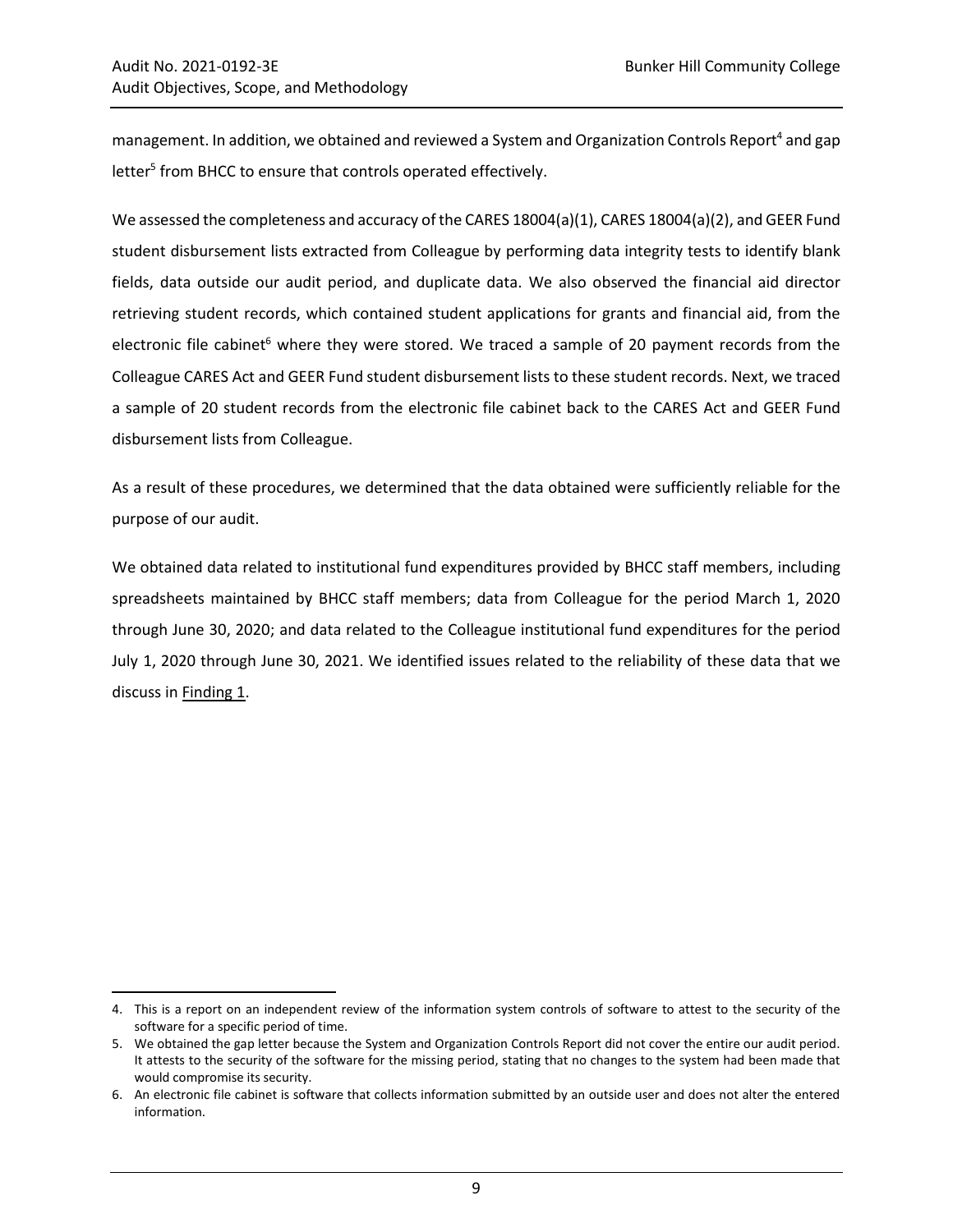# <span id="page-13-0"></span>**DETAILED AUDIT FINDINGS WITH AUDITEE'S RESPONSE**

### <span id="page-13-1"></span>**1. Bunker Hill Community College did not accurately record and report the institutional portion of Higher Education Emergency Relief Funds and the Governor's Emergency Education Relief Fund.**

Bunker Hill Community College (BHCC) did not individually identify in its accounts all federal pandemicrelated institutional funding received and expended. Specifically, the federal Coronavirus Aid, Relief, and Economic Security (CARES) Act (Higher Education Emergency Relief Fund, or HEERF, I), Coronavirus Response and Relief Supplemental Appropriations Act (CRRSAA) (HEERF II), and Governor's Emergency Education Relief (GEER) Fund institutional funding were commingled in a single account in its Colleague accounting system. By commingling federal funds, BHCC creates a risk that they may not be used for their intended purpose, restricts its ability to report accurately, and may jeopardize future federal funding eligibility.

According to BHCC management, upon notification of the grant of CARES Act and GEER funding in late fiscal year 2020, the college's Budget Office began to maintain a spreadsheet that listed all institutional purchases that were eligible for reimbursement from that funding. Subsequently, in July 2020 (i.e., the beginning of fiscal year 2021), BHCC established an account in Colleague to track all institutional purchases made with pandemic funding. This account did not distinguish between the CARES Act and GEER funding. In addition, in December 2020, when the CRRSAA was passed by Congress, BHCC was awarded additional institutional funding in the HEERF II Program. Institutional expenditures that were eligible for reimbursement under the CRRSAA were also recorded in the aforesaid account in Colleague.

In addition, after the audit period (in November 2021), the quarterly reports for the fiscal quarters ended September 30, 2020; December 31, 2020; and March 31, 2021 were amended to correct information that had been reported previously.

BHCC gave us a General Ledger Trial Balance (GLTB) Report from Colleague that showed all general ledger transactions for the audit period. Using the BHCC-maintained spreadsheet and GLTB Report, we attempted to identify CARES Act, CRRSAA, GEER Fund, and non–2019 coronavirus (COVID-19) transactions in Colleague. We noted discrepancies between the GLTB data and the spreadsheets.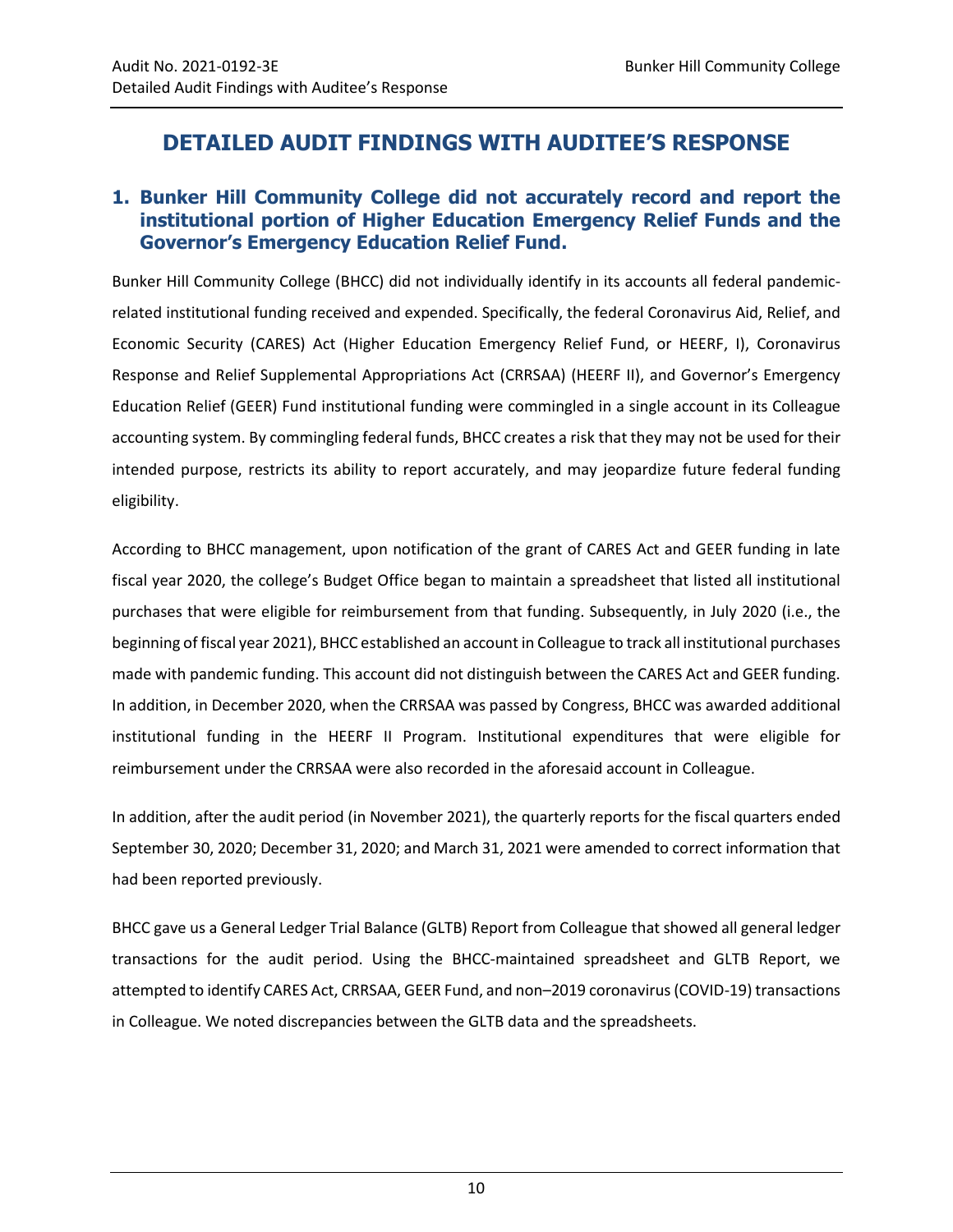### **Authoritative Guidance**

Section 200.302(b) of Title 2 of the Code of Federal Regulations, which the federal Office of Management and Budget (OMB) uses in its *Uniform Guidance* (2014), requires the following:

The financial management system of each non-Federal entity [such as BHCC] must provide for the following:

- (1) Identification, in its accounts, of all Federal awards received and expended and the Federal programs under which they were received. . . .
- (2) Accurate, current, and complete disclosure of the financial results of each Federal award or program.

#### **Reasons for Issue**

BHCC stated that the federal guidelines were not clear about the need to separate the funding and how to properly report its use.

#### <span id="page-14-0"></span>**Recommendations**

- 1. BHCC should establish OMB-compliant identification for each federal grant in Colleague.
- 2. BHCC should train employees who are charged with the administration of federal grants on the requirements for compliance with OMB's *Uniform Guidance*.

### **Auditee's Response**

Separate revenue and expenditure accounts were required for individual HEERF grants. Due to a miscommunication, separate accounts were not set up.

Each iteration of the grant had the same award number, and as a result, revenue was not separately accounted for. Nevertheless, expenditures were tracked correctly. The revenue sources were accounted for in spreadsheets, but not in the system. These spreadsheets agreed in total with each separate grant in the reports that were sent to the State and Federal Government.

We agree with the auditors' recommendations, and we are making the following improvements to correct the processes:

- All grants will be routed through our grants department first where staff are experts in grant management, the funds will be set up appropriately in a separate account through projects accounting. Once funds are set up, the department overseeing the spending will receive training and advisement from the grants office.
- During the training, the grants department will review with the department all parameters of the grant, including OMB compliance information, if applicable, to ensure funds are spent appropriately.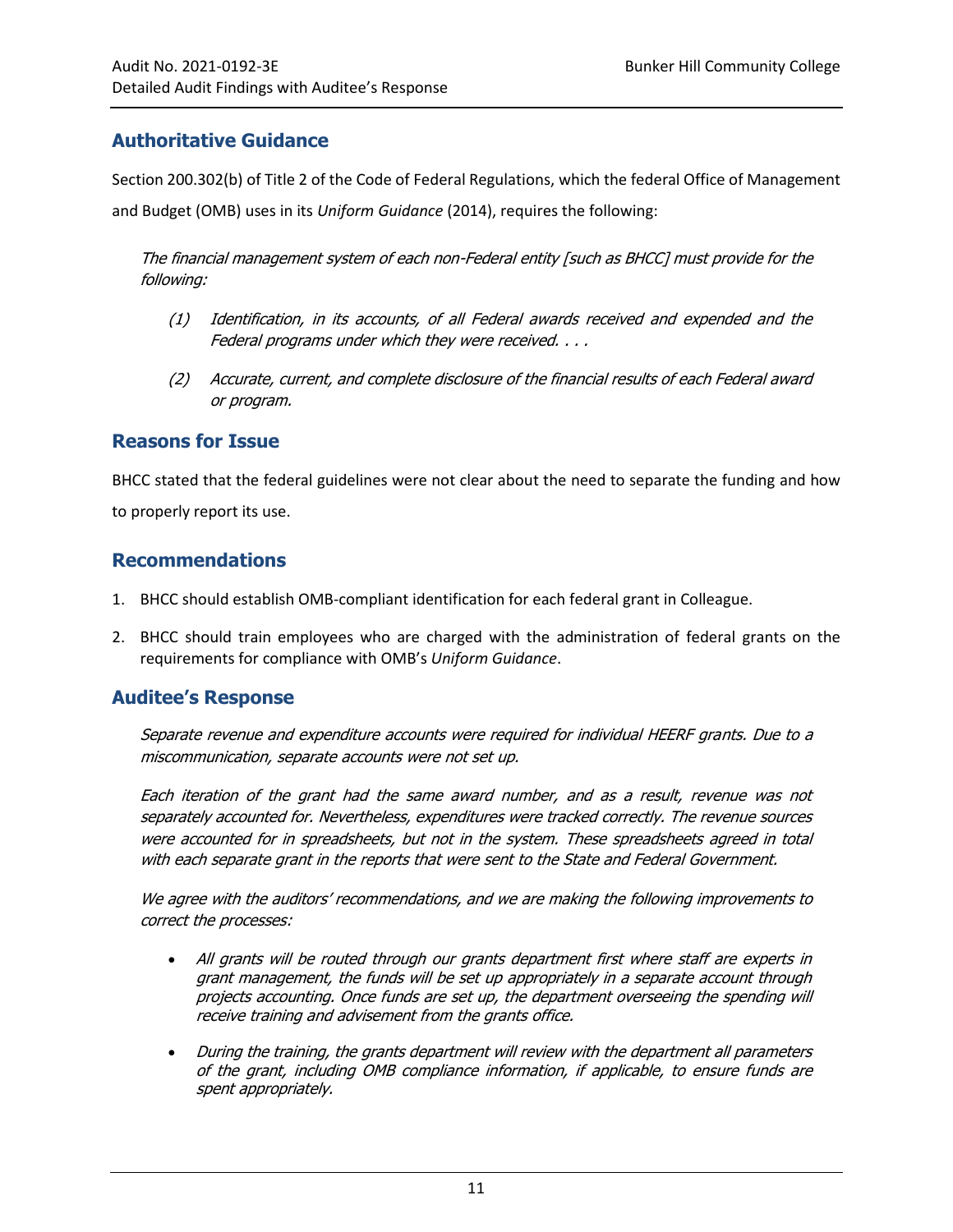### **Auditor's Reply**

Based on the response above, BHCC is taking measures to address our concerns.

### <span id="page-15-0"></span>**2. BHCC did not update its internal control plan to address the effects of COVID-19 on its operations.**

BHCC did not make additions or adjustments to its internal control plan (ICP) to address the effect of COVID-19 on its operations. Specifically, BHCC did not update the following areas: preparing for the current and long-term effects of the COVID-19 pandemic and properly accounting for COVID-19 funding and related expenditures.

An ICP identifies objectives and risks and identifies control activities to mitigate risks that will prevent an agency from accomplishing its objectives. Without updating its ICP, BHCC may not identify and/or mitigate all the risks triggered by the pandemic.

On March 13, 2020, the President declared a national emergency due to COVID-19. Following this declaration, BHCC students, faculty members, and staff members converted to remote learning and work environments. However, BHCC's ICP did not include instructions on how to address these significant changes to business processes and internal controls to mitigate the risks that resulted from the pandemic.

### **Authoritative Guidance**

The Office of the Comptroller of the Commonwealth's (CTR's) "COVID-19 Pandemic Response Internal Controls Guidance" states,

Department internal control plans must be based on risk assessments and updated annually, or when significant changes occur. Because the COVID-19 Pandemic has affected all departments, The Comptroller, in consultation with the State Auditor's Office, is providing two options for updating internal controls.

- 1. If the impact to your department is such that it can be reflected in your Internal Control Plan (ICP), then update the ICP as you would for any other mid-year changes.
- 2. Departments experiencing a significant impact, and requiring the accumulation of substantial documentation (e.g. changes to business processes, requirements of federal and state-specific laws or guidance, new funds or new programs), can draft a separate COVID-19 Pandemic Response Plan Appendix to the ICP as an organized set (hard or soft copies) of emails, documents, risk assessments, policies, and procedures.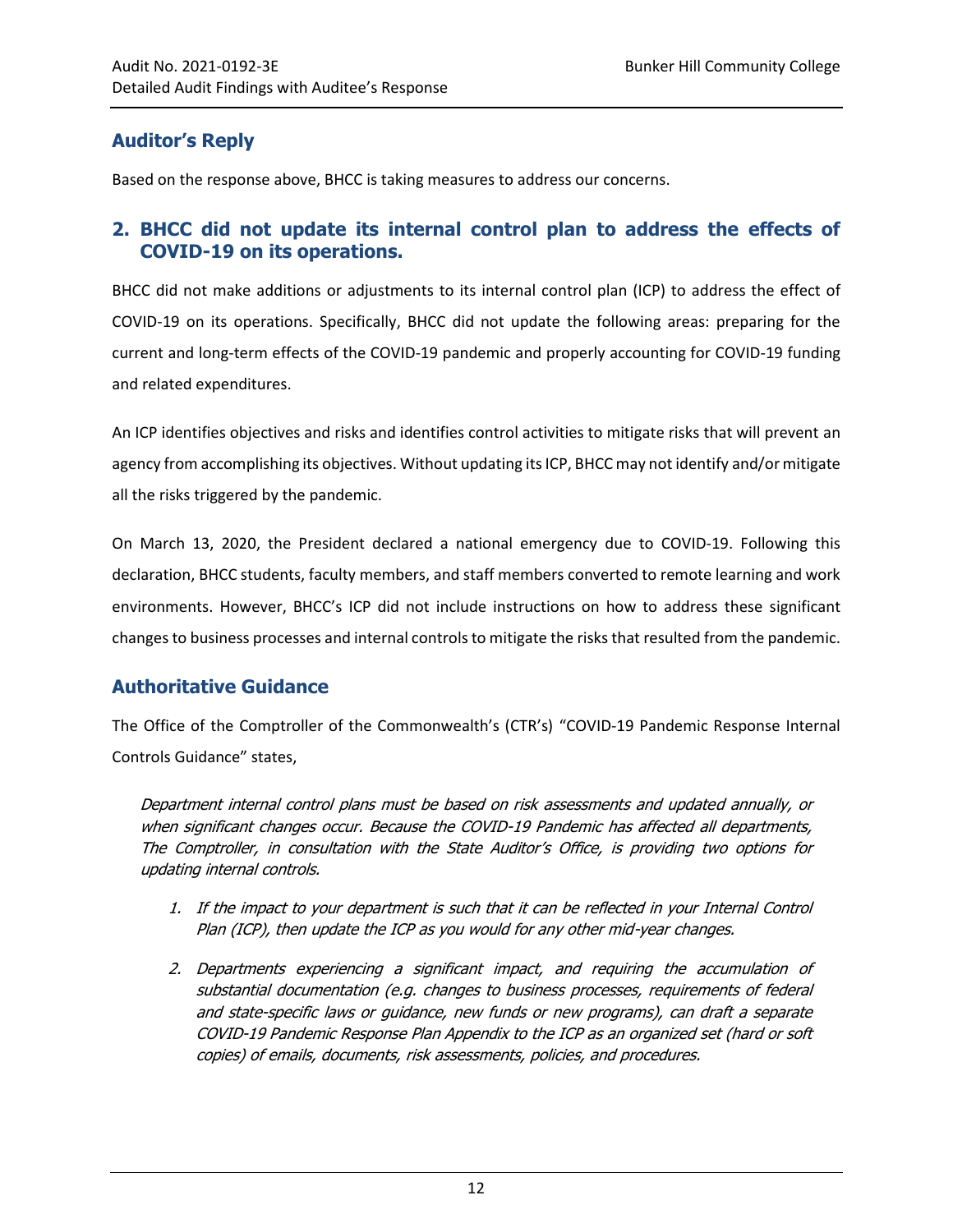### **Reasons for Issue**

BHCC officials told us that the designated internal control officer (the vice president of administration and finance, who also coordinates with CTR) could not locate CTR's email that included the above guidance and that therefore guidance was missed during a critical time in the pandemic.

#### <span id="page-16-1"></span>**Recommendations**

- 1. BHCC should update its ICP whenever significant changes occur.
- 2. BHCC should determine whether its designated internal control officer is the correct staff member to receive and respond to internal control communication from CTR.

#### **Auditee's Response**

The initial email from the Comptroller's Office was sent to all Chief Financial Officers on May 17, 2020, along with the COVID-19 Guidance for Updating Internal Control Plans.

After several unsuccessful searches, this email could not be located. The College transitioned to remote operations in mid-March 2020. By May the executive team's focus remained on addressing the overwhelming number of issues arising from the transition. Consequently, emails piled up in inboxes while the executive team was dealing with the emergency. The email may have been deleted inadvertently. It was also noted that a follow-up email was not sent by the Comptroller'<sup>s</sup> Office on this subject. It would have been helpful to receive another prompt.

Although the above-mentioned request and the attached guidance were not received in May 2020, the College leadership took and continues to take steps to identify risks, to put adequate controls in place to assess the impact of the pandemic, to reduce disruptions, to mitigate risks, and to develop safety protocols.

The following actions are taken to improve this process:

- A COVID-19 Pandemic Response Plan Appendix to the Internal Control Plan is being drafted to complete the requirement as described in the Internal Control Guidance.
- We have determined the current staff member is the correct Internal Control Officer to receive and respond to communications.

### **Auditor's Reply**

Based on the response above, BHCC is taking measures to address our concerns.

### <span id="page-16-0"></span>**3. BHCC did not implement an enterprise-wide cybersecurity awareness training program.**

BHCC did not implement an enterprise-wide cybersecurity awareness training program for personnel and, where relevant, contractors and temporary staff members. Without an enterprise-wide cybersecurity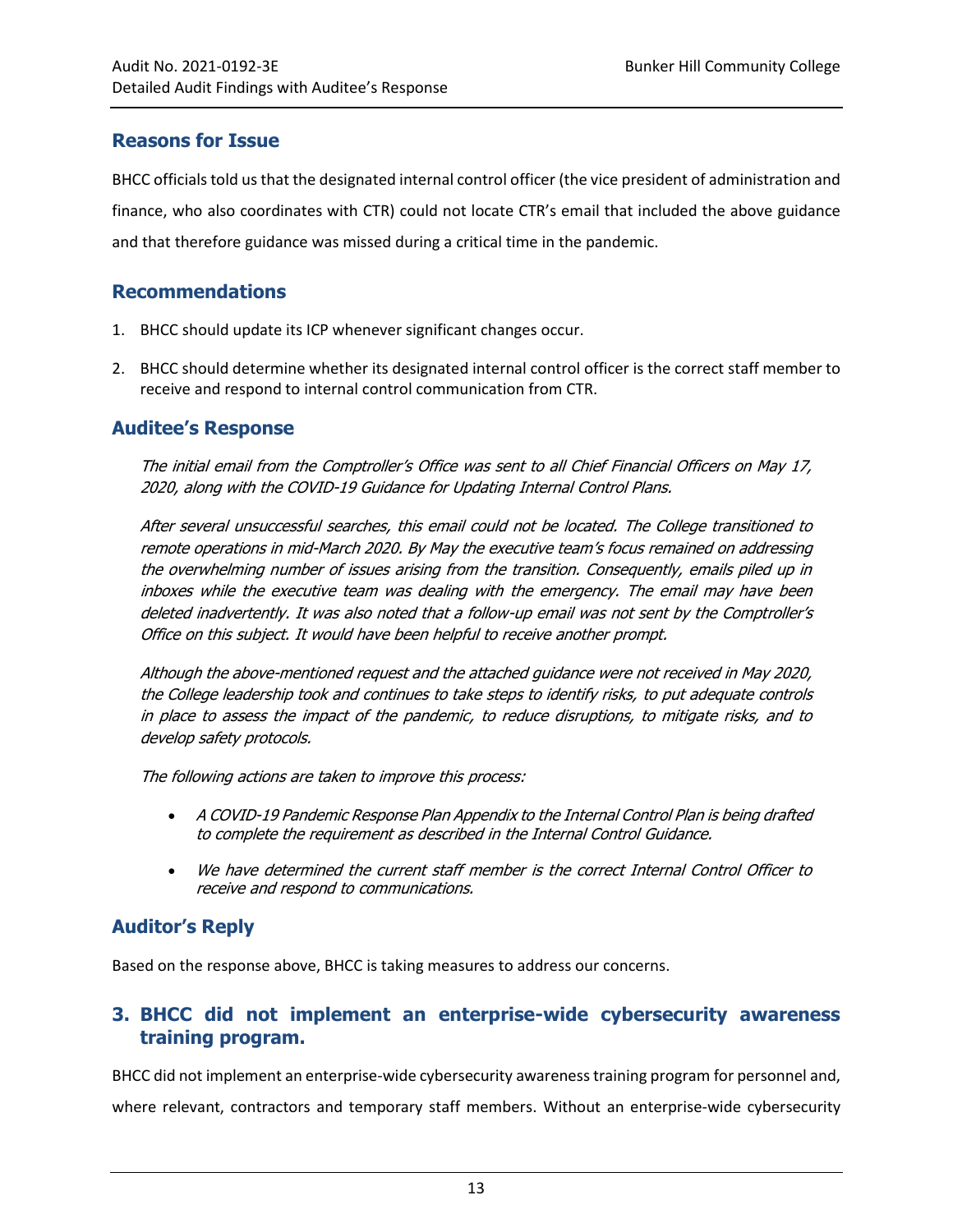awareness training program, BHCC is exposed to a higher risk of cybersecurity attacks that may result in financial and/or reputation losses.

### **Authoritative Guidance**

According to Section 6.2.1 of the Executive Office of Technology Services and Security's Information Security Risk Management Standard IS.010, an entity must do the following:

Implement an enterprise-wide information security awareness and training program.

6.2.1.1 Develop appropriate training materials in collaboration with [the entity's] Human Resources and Legal.

### **Reasons for Issue**

BHCC officials stated that when they sent notices to employees about the mandatory cybersecurity awareness training, the unions represented at BHCC delayed the deployment of the training. BHCC and the unions could not come to an agreement on compensation for the training.

### <span id="page-17-0"></span>**Recommendations**

- 1. BHCC officials should implement an enterprise-wide cybersecurity awareness training program.
- 2. BHCC officials should negotiate with union officials to establish cybersecurity awareness training requirements for personnel and, where relevant, contractors and temporary staff members.

### **Auditee's Response**

Data security has been and continues to be a top priority at Bunker Hill Community College. Cybersecurity training is a key component to the security strategy. However, Bunker Hill did not deploy [cybersecurity awareness training] during the audit period despite the purchase o[f KnowBe4](https://www.knowbe4.com/) Security Awareness Training platform. When notices went out that BHCC would begin security training both [unions] initially balked at mandatory trainings. The rationale was potential compensation, whether staff would be evaluated on training outcomes and other factors.

[The] Chief Information Officer; . . . Chief Information Security Officer / Director of Network Operations; and . . . Associate VP of Human Resources with representation from both unions met to resolve concerns. The outcome was that trainings would commence for [non-union] and [one union's] staff in summer 2021 and for [the second union] in fall 2021. An email was sent to all staff to inform them of the trainings. . . .

One week after this email went out and prior to training, [the employee] who set up the security platform unexpectedly passed away. The trainings did not commence. In addition, requiring cybersecurity training has been a State Community College issue with several college constituents